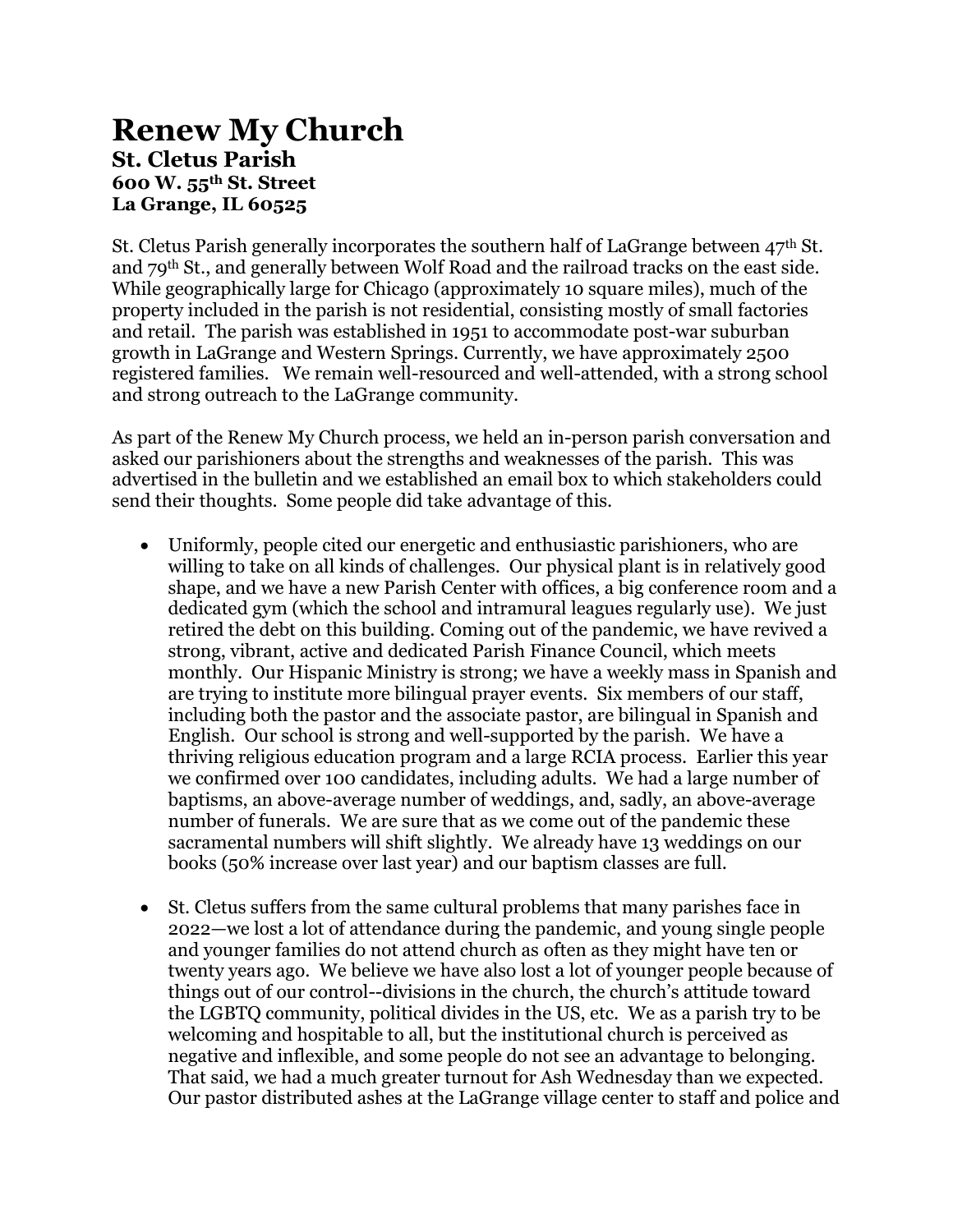firefighters, and we visited several facilities and individuals to distribute ashes. The people we visited seemed to really appreciate this.

- We also find opportunities in that a significant percentage of the parish staff, including the pastor, is new in the last year, bringing new energy and new ideas. Our pastor places great emphasis on being present to parishioners and being transparent with them. They are responding positively to this. As we come out of Covid, we plan to provide more adult formation opportunities and to reach out into the community, as well as collaborating with the other parishes in our cluster to provide ministries at scale (larger and better confirmation retreats, speaker series, common missions with nationally-known speakers, etc.). We had a number of good suggestions for formation from the parish conversations.
- Our social concerns ministry is very strong, overseen by a paid minister. We are especially proud of a large and well-supplied food pantry that services both our parishioners and the community at large. Our food pantry recently moved into a larger space on the campus and we have attracted a substantial matching grant as we fundraise for our food pantry operations. Our parish conversation surfaced a number of suggestions for social concerns activities, including a blood drive, community service day, recycling, etc.
- Challenges: We lost one of our associate pastors and our liturgy assistant this year. This stretches our professional pastoral staff (although we have hired a pastoral associate), and we will need to turn to recruiting volunteers to cover some of our ministries. Our current cadre of volunteers remains enthusiastic, but we need to be careful not to burn them out. We feel that potential volunteers are definitely there, but we need to tell them what they can do. Another recent challenge was the discovery of a substantial debt to the Archdiocese remaining from the To Teach Who Christ Is campaign. Between the pandemic and the turnover in staff, the existence of this debt was not immediately front and center for us. We have been transparent with the community about this and are making efforts to reduce it as quickly as possible.
- Parishioners pointed out that at the moment they feel our Hispanic community and the English-speaking community are almost two separate parishes. We are instituting some bilingual services now and making an effort to bring the communities together more often.

Some interesting suggestions came from our parish conversation:

--Provide opportunities for parishioners to get together offsite

--Children's Liturgies and teen masses

--Some people seem to want adoration. (We are providing adoration now; perhaps we just need to publicize it better.)

--Adult formation activities: Bible Study, speakers, etc. (As we come out of the pandemic, we will be resuming this)